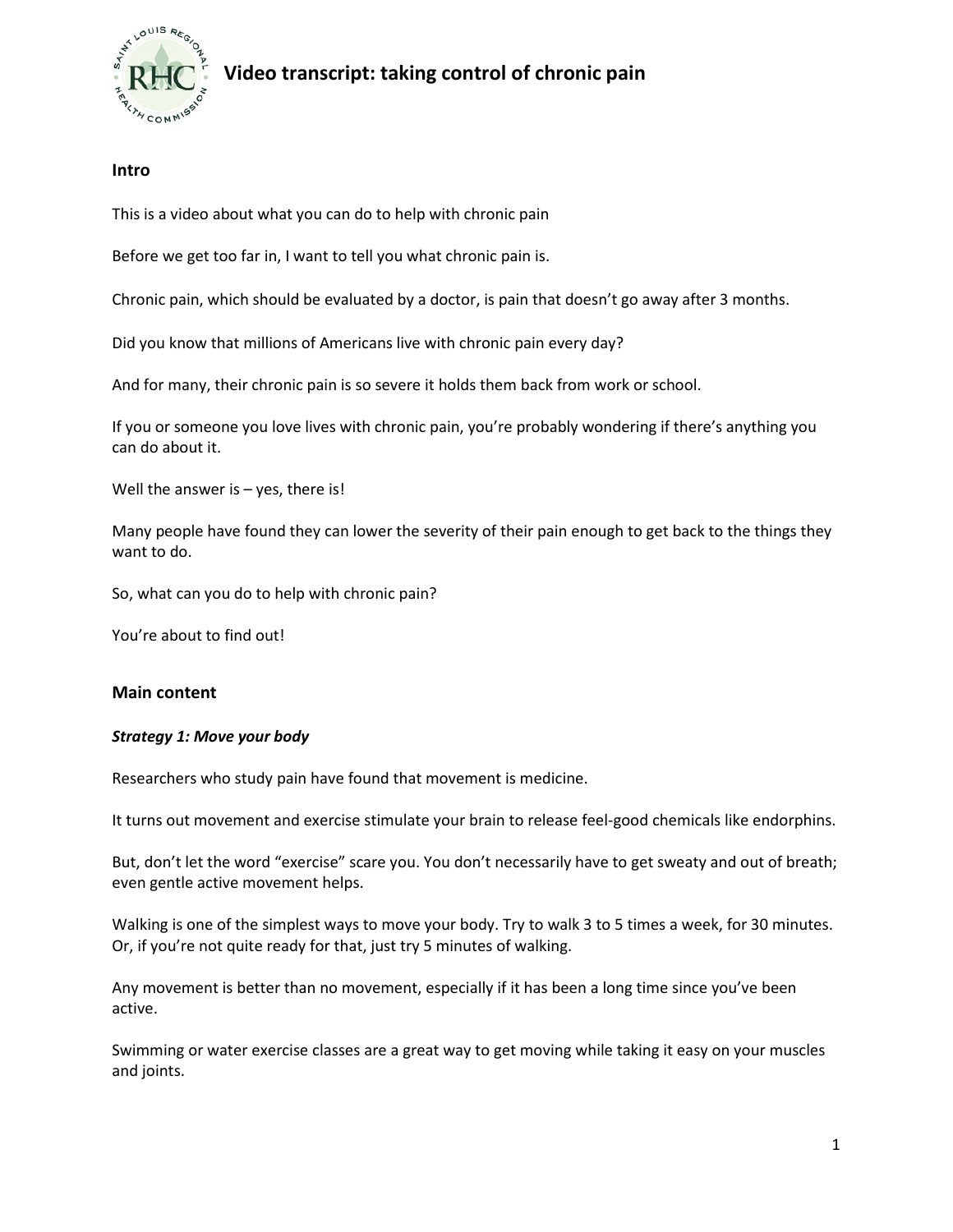

## **Video transcript: taking control of chronic pain**

Stretching and yoga can help relieve tension and stiffness in your muscles, which just feels great!

And while you're getting active, keep these other tips in mind:

- Avoid sitting still for too long. Stand and stretch at least every 45 minutes.
- Avoid staring down at a smartphone or computer for a long time because this can worsen pain and stiffness. Changing your position and correcting your posture is really healthy for you.

Talk to your doctor, physical therapist, occupational therapist, or chiropractor, about what kinds of exercise are safe for you.

#### *Strategy 2: Make changes to what you eat*

Don't panic; you don't have to go on a special diet. Start by adding fruits such as berries, pineapples, and cherries; nuts, such as pecans or walnuts; and veggies like broccoli, tomatoes, and spinach. Try fatty fish, such as salmon or tuna for your main course. And use olive oil when cooking or in salad dressing.

All of those foods help your body reduce inflammation, which is a common cause of chronic pain.

Oh, and one last tip about what you eat: eat less sugar, processed foods – like chips or cookies – and fast food because they can increase inflammation and chronic pain.

### *Strategy 3: Try to get more sleep.*

Many people don't realize how important sleep is to our health and well-being.

But try going to bed 30 minutes or an hour earlier than usual and see if it'll help you feel more rested!

Sleeping 7-9 hours per night, on a regular daily schedule, is best. If you're having trouble sleeping, try to drink less caffeine and alcohol, and turn off electronics like TVs or smartphones an hour before bed, because those things can interfere with your sleep.

Many people with chronic pain end up in a vicious cycle when it comes to sleep:

Your pain makes it hard to sleep, and not getting enough sleep makes your pain worse.

If your pain is disturbing your sleep, talk to your doctor

### *Strategy 4: Check in on your mental and emotional health.*

Our bodies and minds are strongly connected.

Scientists now know that physical pain and emotional pain–such as depression, stress, or trauma–share some of the same pathways in the brain and nervous system.